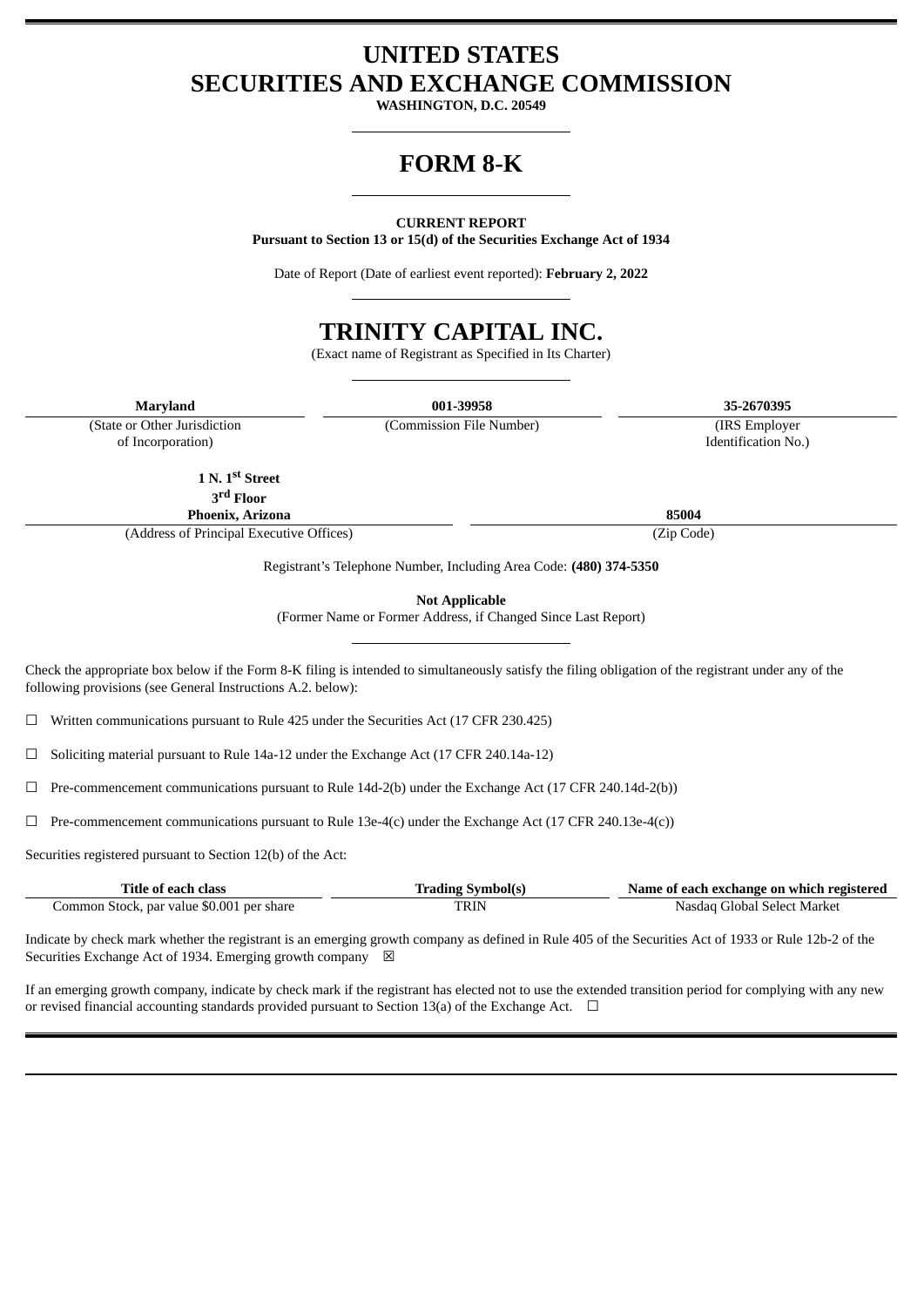#### **Item 7.01. Regulation FD Disclosure**

On February 2, 2022, Trinity Capital Inc. (the "Company") issued a press release (the "Press Release") announcing its sale of certain equity investments. The Press Release is attached as Exhibit 99.1 to this Current Report on Form 8-K and is incorporated herein by reference.

The information in Item 7.01 of this Current Report on Form 8-K, including Exhibit 99.1 furnished herewith, is being furnished and shall not be deemed "filed" for any purpose of Section 18 of the Securities Exchange Act of 1934, as amended (the "Exchange Act"), or otherwise subject to the liabilities of such Section. The information in Item 7.01 of this Current Report on Form 8-K shall not be deemed to be incorporated by reference into any filing under the Securities Act of 1933, as amended, or the Exchange Act, except as shall be expressly set forth by specific reference in such filing.

### **Item 8.01. Other Events**

On February 2, 2022, the Company disclosed the following information in the Press Release.

In January 2022, the Company disposed of 1,867,973 shares of common stock in Lucid Group, Inc. (Nasdaq: LCID) ("Lucid") and 571,941 shares of common stock in Matterport Inc. (Nasdaq: MTTR) ("Matterport"), which had a combined investment cost of approximately \$9.0 million. The Company will receive approximately \$59.8 million in aggregate net proceeds and expects to recognize an aggregate net realized gain of approximately \$50.8 million in the quarter ending March 31, 2022 from the sale of its equity investments in Lucid and Matterport. These sales liquidated the Company's position in both investments.

#### **Forward-Looking Statements**

The statements included herein may contain "forward-looking statements" within the meaning of the Private Securities Litigation Reform Act of 1995. Statements other than statements of historical facts included herein may constitute forward-looking statements and are not guarantees of future performance or results and involve a number of risks and uncertainties, including the impact of the COVID 19 pandemic on the economy, financial markets, the Company's business, its portfolio companies and its industry. Actual results may differ materially from those in the forward-looking statements as a result of a number of factors, including those described from time to time in the Company's filings with the Securities and Exchange Commission ("SEC"). The Company undertakes no duty to update any forward-looking statement included herein. All forward-looking statements speak only as of the date hereof. More information on risks and other potential factors that could affect the Company's financial results, including important factors that could cause actual results to differ materially from plans, estimates or expectations included herein, is included in the Company's filings with the SEC, including in the "Risk Factors" and "Management's Discussion and Analysis of Financial Condition and Results of Operations" sections of the Company's most recently filed annual report on Form 10-K and quarterly report on Form 10-Q, and subsequent SEC filings.

#### **Item 9.01. Financial Statements and Exhibits**

(d) Exhibits:

| <b>Exhibit</b><br><b>Number</b> | <b>Description</b>                    |
|---------------------------------|---------------------------------------|
| 99.1                            | Press Release dated February 2, 2022. |

## 1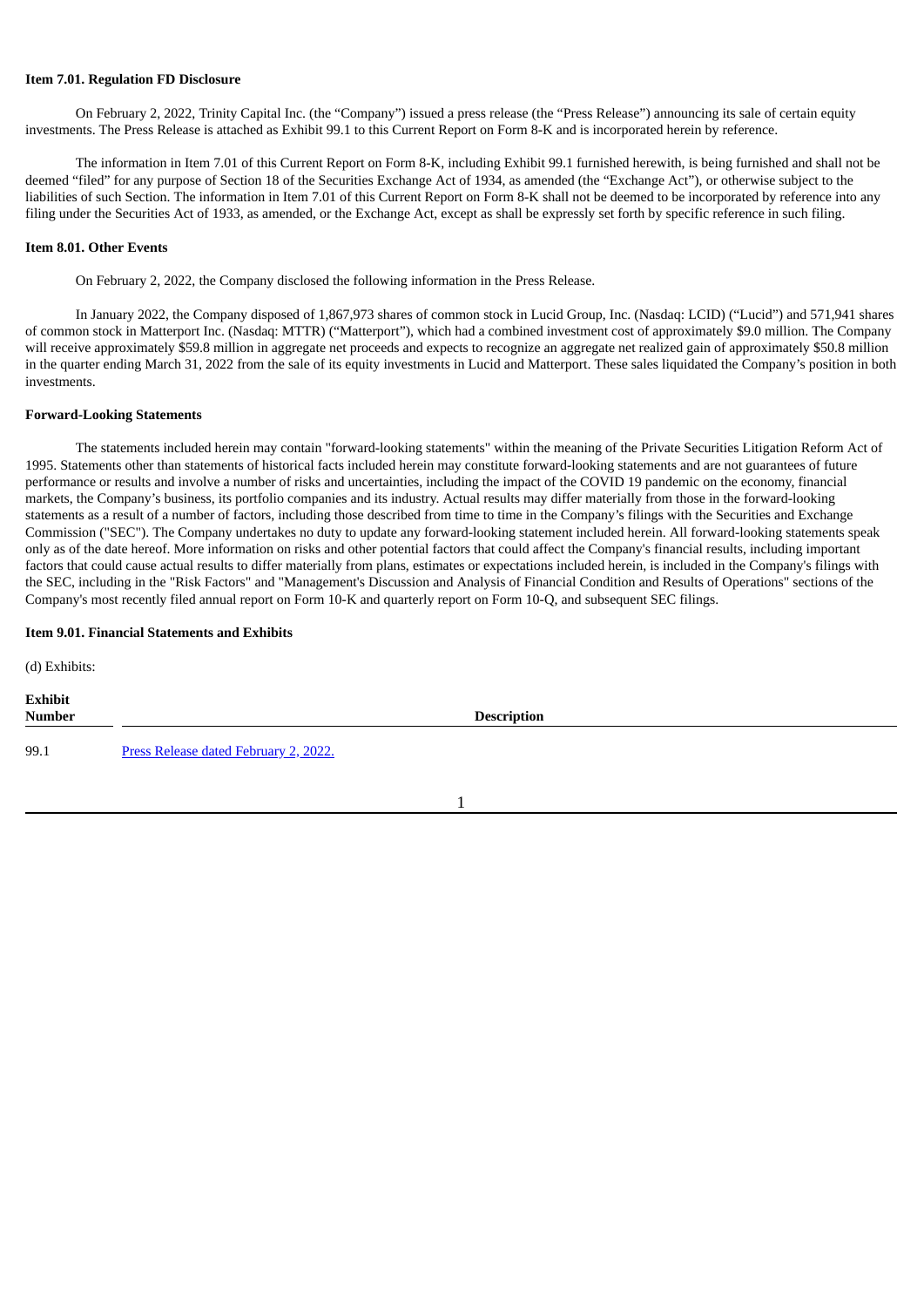## **SIGNATURES**

Pursuant to the requirements of the Securities Exchange Act of 1934, the registrant has duly caused this report to be signed on its behalf by the undersigned hereunto duly authorized.

## **Trinity Capital Inc.**

February 2, 2022 By: /s/ Steven L. Brown

**Name:** Steven L. Brown **Title:** Chief Executive Officer